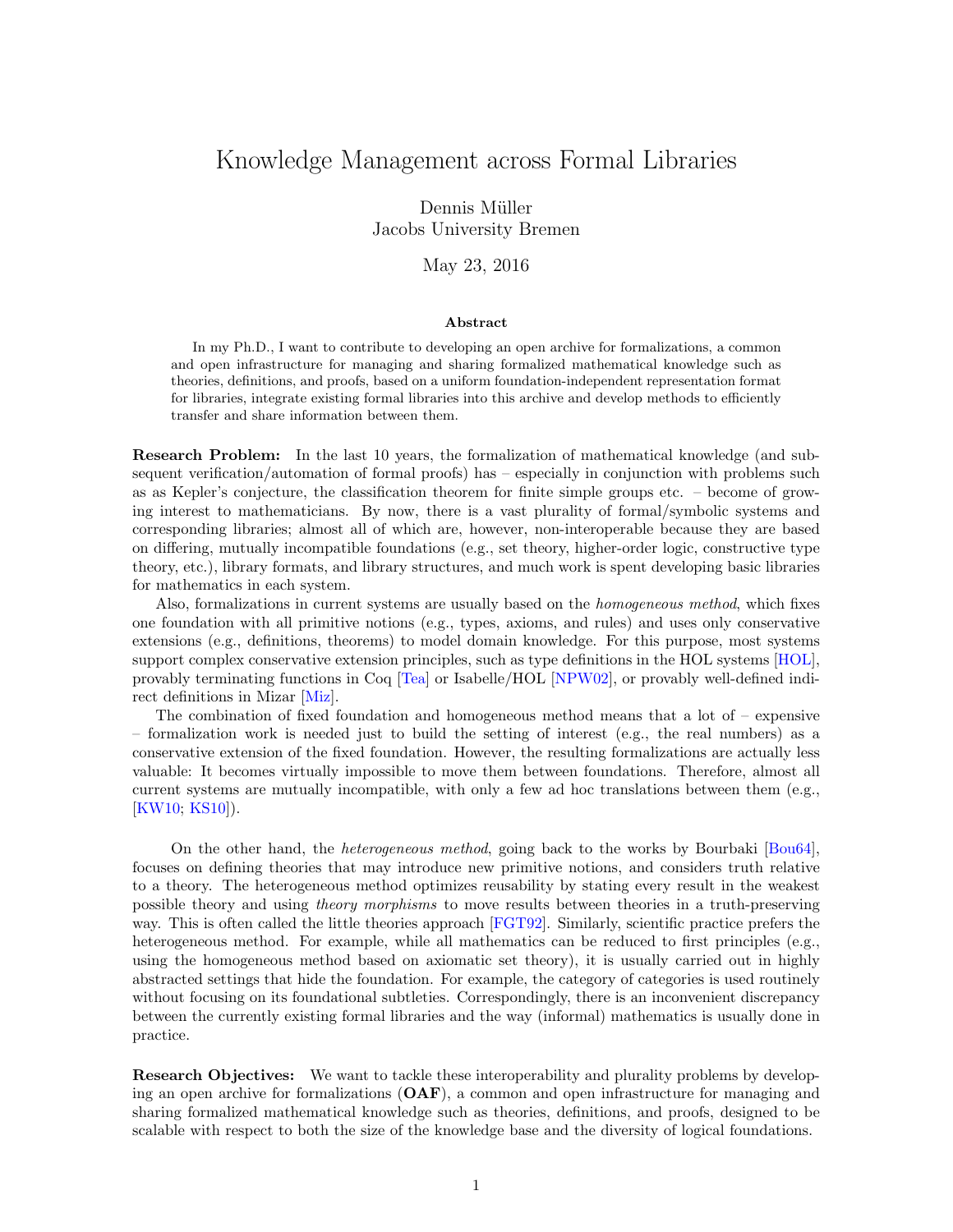Theoretically, the main prerequisite has been established in the LATIN project [\[KMR09\]](#page-2-5). The **LATIN** logical framework  $[Rab13; Cod+11]$  $[Rab13; Cod+11]$  $[Rab13; Cod+11]$  integrates institutional representations of model theory and type theoretical representations of proof theory and thus permits combining the benefits of both worlds. A paradigmatic example was published as [\[HR11\]](#page-2-7). However, whereas LATIN provides a logical framework, there still remains the problem of integrating the existing formal libraries.

There are two facets of library integration. Firstly, one can refactor a single library to increase reuse through modularity, sharing, and inheritance. Secondly, one can *connect or merge two libraries* from different systems. This requires translating the libraries into a common language (namely MMT) and then identifying and eliminating overlap between the two libraries.

My initial focus will be on integrating the specification language PVS [\[ORS92\]](#page-3-4), with others to follow. PVS is a specification language integrated with support tools and a theorem prover under active development at the Computer Science Laboratory of SRI International.

On this basis, I then want to tackle the problem of refactoring and merging libraries.

Methodology: The aim is to integrate the syntax, underlying foundation and (ultimately) available libraries of different theorem provers into MMT [\[RK13;](#page-3-5) [HKR12;](#page-2-8) [KRSC11\]](#page-2-9), a uniform foundationindependent representation format for libraries, which allows formalizing the logical foundations alongside the libraries and thus acts as framework for aligning libraries.

Integrating each such library entails four things:

- 1. Writing an MMT-Plugin, that allows for importing the existing archives into the MMT API,
- 2. writing an MMT theory, that provides the underlying foundational theory,
- 3. (potentially) implementing desirable features on the logical framework level (subtyping features, recursive definition principles etc.) to provide syntactical constructors for the specific peculiarities of the theorem prover under consideration and
- 4. (potentially) adapting and improving the MMT language and API in the process.

In the case of PVS, the particular work will be in translating the inductive/coinductive types, record types and the sophisticated subtyping mechanism that PVS provides into the MMT system and to match the conceptually different module systems of both languages (PVS uses theories and namespaces quite differently than MMT).

Furthermore, I investigate methods for refactoring and integrating/connecting the various theorem prover libraries. Useful notions in that regard are *alignments* [\[Kal+16\]](#page-2-10) between semantically equivalent symbols across different libraries and foundations, interface theories [\[KRSC11\]](#page-2-9) that abstract from the specifics of a given foundation and *theory intersections* [\[MK15\]](#page-2-11) for generating interface theories.

Preliminary results: Apart from the preliminary results due to others (mentioned in the previous paragraphs), personal results include:

- A specification of the theorem prover TPS and a translation of its library into MMT (in progress),
- extensions of the logical framework LF to allow for specifying more complex foundational theories with (among others) judgmental and predicate subtypes, an infinite type hierarchy and record types, including a logical framework based on homotopy type theory as a case study [\[Mmta\]](#page-3-6),
- an almost complete specification of PVS in MMT using the aforementioned LF extensions [\[Mmtc\]](#page-3-7),
- a corresponding translation of PVS's Prelude and NASA libraries into the MMT language [\[Mmtb\]](#page-3-8),
- a survey of different alignment types and a simple language to specify different kinds of alignments  $[Kal+16],$  $[Kal+16],$
- a first implementation of an *expression translation* machinery in MMT, that uses alignments and various theory morphisms to translate arbitrary expressions between different formal libraries,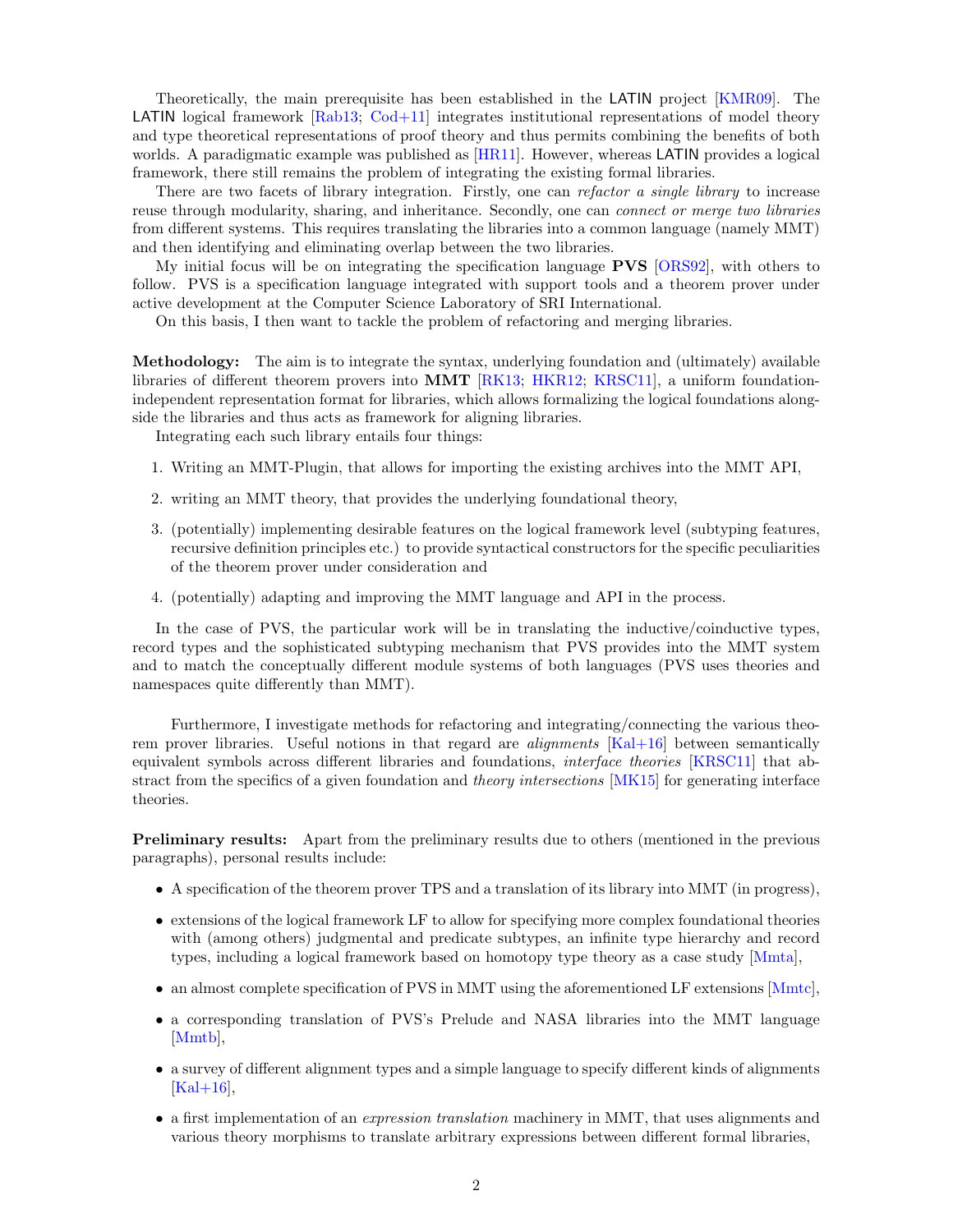- an implementation of an algorithm for finding alignments between libraries,
- various improvements on the MMT API (parsing, type checking, new language features, interfaces to external databases and applications).

Future work: I am currently working on survey papers on subtyping principles and type hierarchies – these are intended to serve as a starting point for implementing the corresponding features in MMT as generic as possible.

The PVS specification and translation need to be improved with respect to record types, (co- )inductive definition principles and more obscure language features, such as update expressions, to faithfully capture the actual behaviour of the PVS system. Also, I want to additionally import PVS's proof files, to allow for e.g. exporting and translating proof sketches. The latter will require a generic specification of various proof tactics.

The expression translation and alignment finding algorithms are in an early stage and need to be improved, evaluated as to their usefulness and extended to allow for more complex translations. Furthermore, I want to investigate methods for generating interface theories from alignments and theory morphisms.

Last but not least, more formal systems will be imported into MMT, providing additional challenges for all the presented research objectives.

## References

- <span id="page-2-3"></span>[Bou64] N. Bourbaki. "Univers". In: Séminaire de Géométrie Algébrique du Bois Marie - Théorie des topos et cohomologie étale des schémas. Springer, 1964, pp. 185–217.
- <span id="page-2-6"></span>[Cod+11] M. Codescu et al. "Towards Logical Frameworks in the Heterogeneous Tool Set Hets". In: Recent Trends in Algebraic Development Techniques. Ed. by H. Kreowski and T. Mossakowski. LNCS 7137. Springer, 2011.
- <span id="page-2-4"></span>[FGT92] W. Farmer, J. Guttman, and F. Thayer. "Little Theories". In: Conference on Automated Deduction. Ed. by D. Kapur. 1992, pp. 467–581.
- <span id="page-2-8"></span>[HKR12] Fulya Horozal, Michael Kohlhase, and Florian Rabe. "Extending MKM Formats at the Statement Level". In: Intelligent Computer Mathematics. Ed. by Johan Jeuring et al. LNAI 7362. Berlin and Heidelberg: Springer Verlag, 2012, pp. 65–80. url: [http://kwarc.info/](http://kwarc.info/kohlhase/papers/mkm12-p2s.pdf) [kohlhase/papers/mkm12-p2s.pdf](http://kwarc.info/kohlhase/papers/mkm12-p2s.pdf).
- <span id="page-2-7"></span>[HR11] F. Horozal and F. Rabe. "Representing Model Theory in a Type-Theoretical Logical Framework". In: Theoretical Computer Science 412.37 (2011), pp. 4919–4945.
- <span id="page-2-10"></span>[Kal+16] Cezary Kaliszyk et al. "A Standard for Aligning Mathematical Concepts". Submitted to CICM2016. 2016. url: <http://kwarc.info/kohlhase/submit/alignments16.pdf>.
- <span id="page-2-5"></span> $[KMR09]$  M. Kohlhase, T. Mossakowski, and F. Rabe. The LATIN Project. see [https://trac.](https://trac.omdoc.org/LATIN/) [omdoc.org/LATIN/](https://trac.omdoc.org/LATIN/). 2009.
- <span id="page-2-9"></span>[KRSC11] Michael Kohlhase, Florian Rabe, and Claudio Sacerdoti Coen. "A Foundational View on Integration Problems". In: Intelligent Computer Mathematics. Ed. by James Davenport et al. LNAI 6824. Springer Verlag, 2011, pp. 107–122. url: [http://kwarc.info/kohlhase/](http://kwarc.info/kohlhase/papers/cicm11-integration.pdf) [papers/cicm11-integration.pdf](http://kwarc.info/kohlhase/papers/cicm11-integration.pdf).
- <span id="page-2-2"></span>[KS10] A. Krauss and A. Schropp. "A Mechanized Translation from Higher-Order Logic to Set Theory". In: Interactive Theorem Proving. Ed. by M. Kaufmann and L. Paulson. Springer, 2010, pp. 323–338.
- <span id="page-2-1"></span>[KW10] C. Keller and B. Werner. "Importing HOL Light into Coq". In: Interactive Theorem Proving. Ed. by M. Kaufmann and L. Paulson. Springer, 2010, pp. 307–322.
- <span id="page-2-0"></span>[Miz] Mizar. <http://www.mizar.org>. 1973-2006. URL: http://www.mizar.org.
- <span id="page-2-11"></span>[MK15] Dennis Müller and Michael Kohlhase. "Understanding Mathematical Theory Formation via Theory Intersections in MMT". 2015. url: [http://cicm- conference.org/2015/](http://cicm-conference.org/2015/fm4m/FMM_2015_paper_2.pdf) [fm4m/FMM\\_2015\\_paper\\_2.pdf](http://cicm-conference.org/2015/fm4m/FMM_2015_paper_2.pdf).